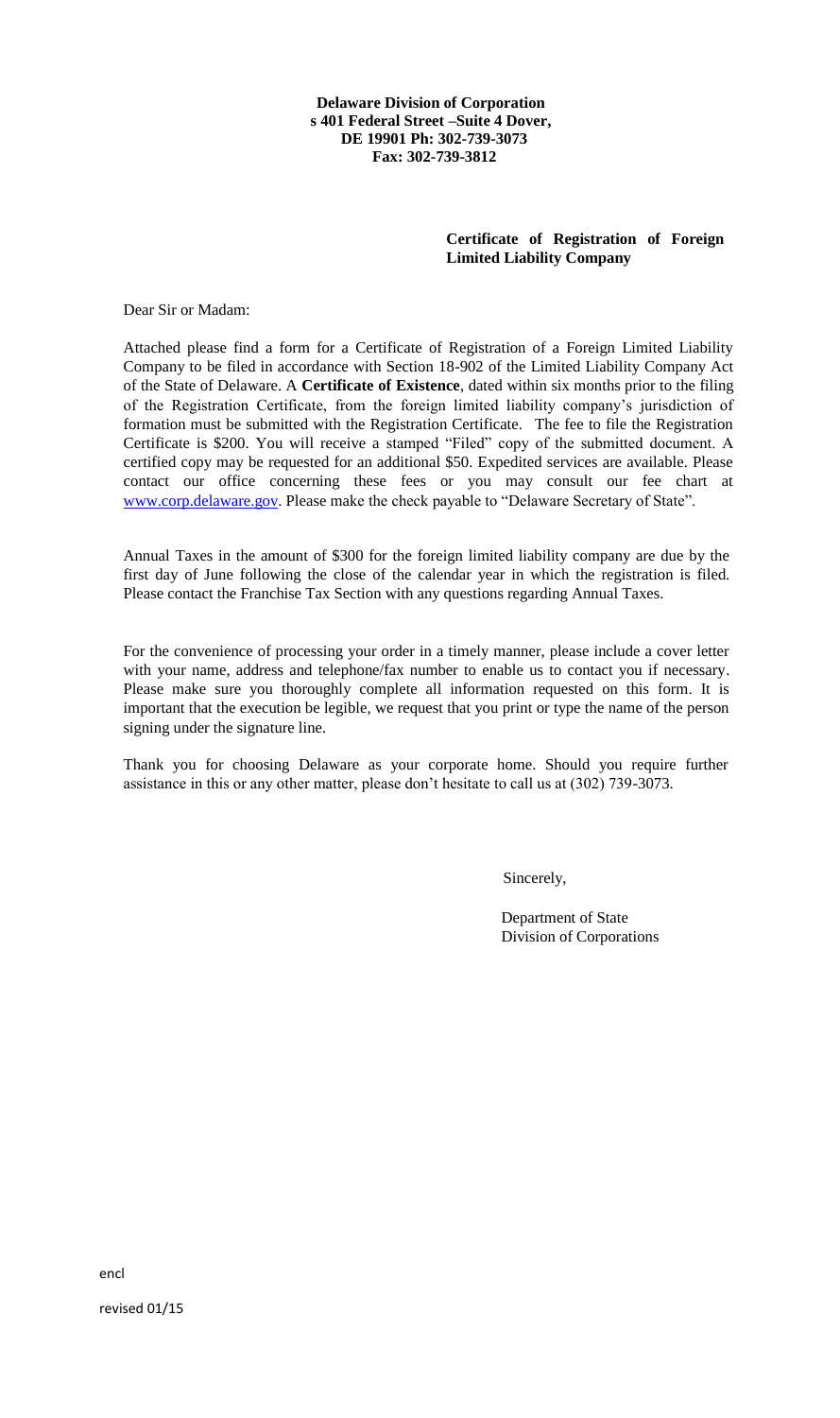## *Special Instructions – Certificate of Registration of a Foreign Limited Liability Company*

*This form is to be used as a Template only. The following instructions will help you in correctly completing your Registration Certificate. The instructions are numbered to correspond with the article being referenced.* 

- *1. The name under which the foreign limited liability company is registering in Delaware. If different than the name under which they are registered in their jurisdiction of formation, list that name in the statement in parenthesis. Please visit our website to verify name availability.*
- *2. The jurisdiction of formation and the date when the foreign limited liability company was originally formed.*
- *3. The specific purpose of the foreign limited liability company must be listed; a general purpose statement is not sufficient.*
- *4. List the complete name and street address of the registered agent located in Delaware you are appointing to accept service of process for the foreign limited liability company.*
- *5. List the date the foreign limited liability company first did business in Delaware or the date when it intends to do business in Delaware.*
- *Execution Block The document must be signed by an authorized person of the foreign limited liability company pursuant to Section 18-902 of Title 6, Chapter 18. The name of the person must be typed or written legibly underneath the signature.*
- *PLEASE NOTE: The completed registration certificate must be accompanied by a Certificate of Existence, dated within 6 months prior to the filing of this certificate, from the foreign limited liability company's jurisdiction of formation. If such certificate is in a foreign language an English translation must be attached.*

*This form contains the basic information required by statute; if you need to add additional information permitted by statute you may draft a new document. Please feel free to call our office at 302-739-3073 for assistance in completing this form.* 

*Sincerely, Delaware Division of Corporations*